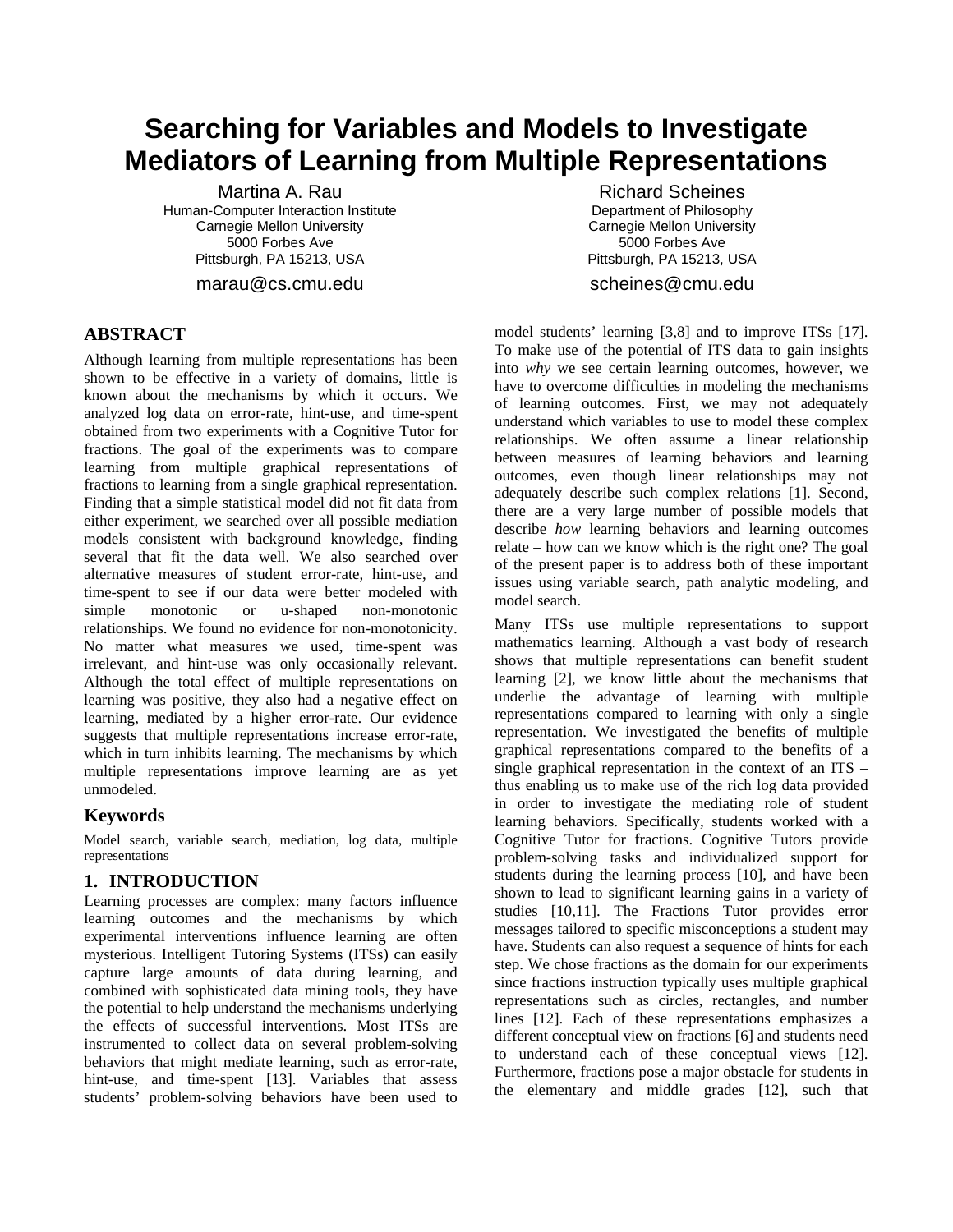understanding mechanisms underlying successful learning is an important educational goal.

We conducted two *in vivo* experiments to investigate the benefits from learning with a version of the Fractions Tutor that uses multiple graphical representations compared to learning with a version of the Fractions Tutor that uses only a single graphical representation. In experiment 1, students worked only with a number line (in the single representation condition), or (in the multiple representations condition) with a variety of graphical representations, including circles, rectangles, and number lines. The representations were relatively static: students could interact with the representations only by entering a number into a text field. The picture updated when the student entered the correct number. In each tutor problem, students solved a fractions problem. For instance, students were asked to add two given fractions and by typing the number of shaded sections into a text field, specifying the numerator of the sum fraction. We crossed these two conditions with a second experimental factor: whether or not students received self-explanation prompts to relate the graphical representations to the symbolic notation of fractions (e.g.,  $\frac{1}{2}$ ). For example, students were asked to select "adding the number of shaded sections" to the question of what action with a circle diagram corresponds to adding the numerators using fractions symbols. Results based on an analysis of pretests, immediate posttests, and delayed posttests showed that learners significantly benefited from multiple representations, provided that they were also prompted to self-explain [15].

In experiment 2, we included self-explanation prompts in the single representation condition and in the multiple representations condition. Students in the single representation condition worked either only with a number line, only with a circle, or only with a rectangle. Students in the multiple representations condition received all three graphical representations. In this experiment, the graphical representations were interactive: students could interact with the representations by dragging-and-dropping sections from one representation into another, by using buttons to change number of sections, and by clicking on sections to highlight them. Results based on students' test data confirm the findings from experiment 1: students in the multiple representations condition significantly outperformed students in the single representation condition<sup>[1](#page-0-0)</sup>.

<span id="page-1-0"></span>We hypothesize that multiple graphical representations result in more successful learning behaviors in the learning phase. We investigated these relationships with the log data that the Fractions Tutor recorded during the learning phases of both experiments. We assume that students who make very few errors, ask for very few hints, and spend very little time per step already have a very good understanding of

fractions and will not benefit from working with the Fractions Tutor. On the other hand, inefficient learning such as trial-and-error [4], may manifest themselves in making many errors, asking for many hints, and spending a lot of time per step. We expect that students who show these kinds of unsuccessful learning strategies are not engaging in deep processing of the learning contents and will consequently be less likely to benefit from working with the Fractions Tutor. We hypothesize that the most successful learning behaviors will manifest themselves in moderate levels error-rate, hint-use, and time-spent. This suggests that the relationships between error-rate, hint-use, and time-spent with learning is not simple and monotonic, but rather u-shaped (or inverted u-shaped). We investigated this hypothesis by searching for non-monotonic transformations of our "raw" variables that better predict students' learning than do the raw variables. We then used the best variables in path analysis to investigate the mediating role of error-rate, hint-use, and time-spent on students' benefit from multiple graphical representations.

## **2. DATA SETS**

The analyses presented in this paper are based on the data obtained from the two experimental studies just described. Students in both experiments received a pretest on the day before they started to work with the Fractions Tutor. The day after students finished working with the Fractions Tutor, students received an immediate posttest. About one week after the immediate posttest, students were given an equivalent delayed posttest. In experiment 1, the pretest was a shorter version of the posttests, the posttests included more advanced items which required students to transfer the knowledge covered by the tutoring system to novel situations. In experiment 2, all three tests were equivalent (i.e., they contained the same type of items, but with different numbers).

In experiment 1, 110  $6<sup>th</sup>$ -grade students worked with either of four versions of the Fractions Tutor (i.e., with a version that included a single graphical representation without prompts, a single graphical representation with prompts, multiple graphical representations without prompts, or multiple graphical representations with prompts). Students worked with the Fractions Tutor for 2.5 hours of their regular mathematics instruction. The average number of errors made per step, the average number of hints requested per step, and the average time spent per step were extracted from the log data obtained from the tutor sessions. Table I shows the means and standard deviations per condition per and per test. Students had a broad range of prior knowledge: the minimum pretest score was 0.00, and the maximum was 1.00. As shown in Table I, students in the MGR condition with prompts outperformed the other conditions both at the immediate and at the delayed posttest. Since in experiment 1, the pretest was not equivalent to the posttests, the pretest scores are not directly comparable to the posttest scores shown in Table I.

 $1$  This effect was significant for number line items and conceptual transfer on the delayed posttest.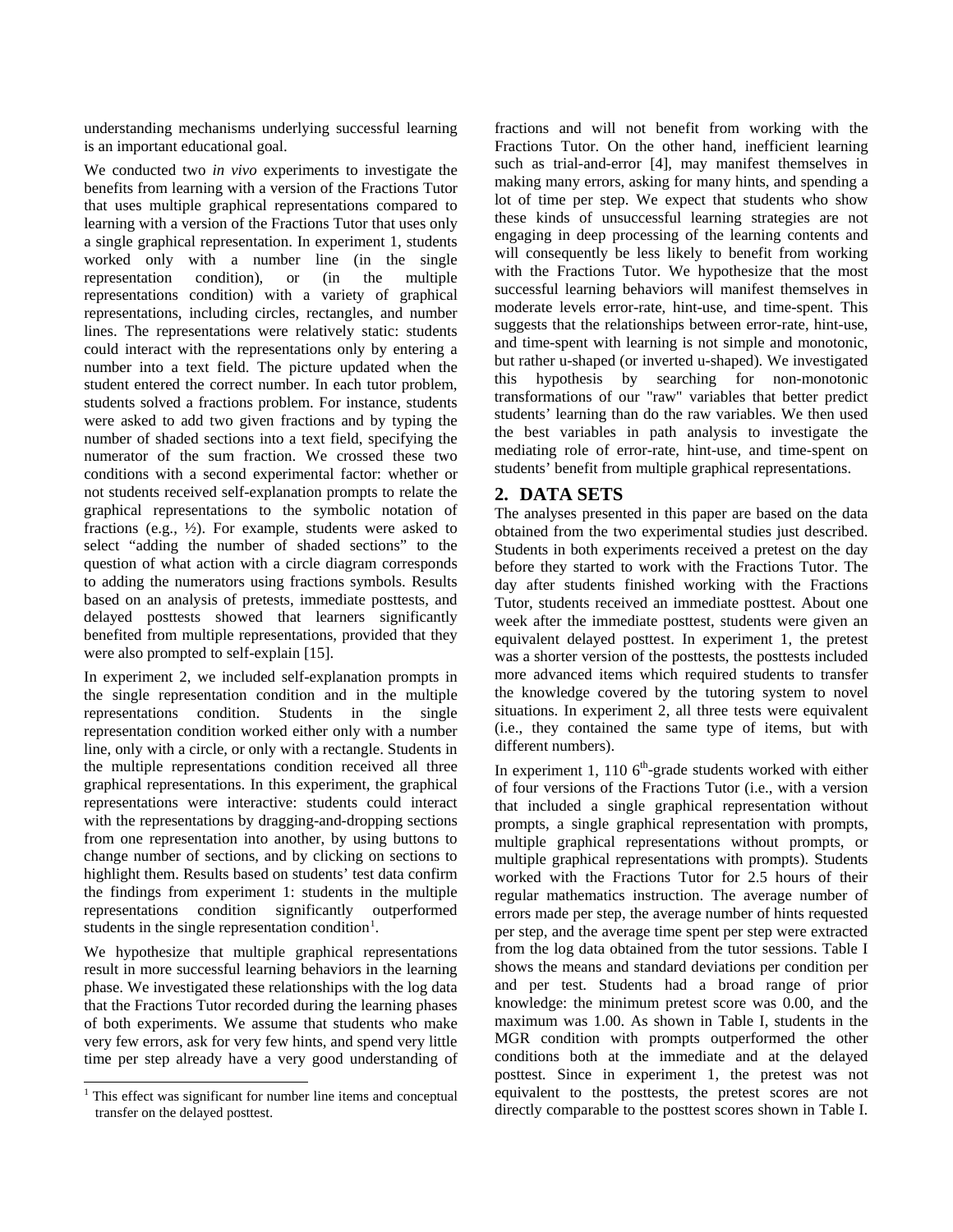Table II gives an overview of the tutor log data for each condition. While conditions did not differ with regards to error-rate, students who received self-explanation prompts requested fewer hints than students without prompts. Students in the MGR condition with prompts spent relatively more time per step than students in the other conditions, but the differences were small.

|           | $SGR$ w/o<br>prompts | SGR<br>with<br>prompts | <b>MGR</b><br>W/O<br>prompts | MGR<br>with<br>prompts |
|-----------|----------------------|------------------------|------------------------------|------------------------|
| Pretest   | 0.79                 | 0.70                   | 0.64                         | 0.75                   |
|           | (0.14)               | (0.24)                 | (0.25)                       | (0.21)                 |
| Immediate | 0.77                 | 0.70                   | 0.61                         | 0.83                   |
| posttest  | (0.16)               | (0.18)                 | (0.23)                       | (0.15)                 |
| Delayed   | 0.77                 | 0.74                   | 0.63                         | 0.85                   |
| posttest  | (0.19)               | (0.22)                 | (0.21)                       | (0.12)                 |

Table I. Means and standard deviations (in brackets) of standardized performance on pretest and posttests from experiment 1 per condition: single graphical representations (SGR) with or without prompts, and multiple graphical representations (MGR) with or without prompts.

|          | $SGR$ w/o<br>prompts | SGR<br>with<br>prompts | MGR<br>W/O<br>prompts | MGR<br>with<br>prompts |
|----------|----------------------|------------------------|-----------------------|------------------------|
| Error-   | 0.27                 | 0.37                   | 0.31                  | 0.34                   |
| rate     | (0.15)               | (0.17)                 | (0.12)                | (0.13)                 |
| Hint-use | 0.13                 | 0.04                   | 0.19                  | 0.04                   |
|          | (0.31)               | (0.05)                 | (0.32)                | (0.09)                 |
| Time-    | 10.37                | 8.47                   | 11.93                 | 13.99                  |
| spent    | (4.98)               | (6.77)                 | (10.18)               | (18.46)                |

Table II. Means and standard deviations (in brackets) of error-rate (# per step), hint-use (# per step), and time-spent (in sec) per condition: single graphical representations (SGR) with or without prompts, and multiple graphical representations (MGR) with or without prompts.

In experiment 2, 290  $4^{\text{th}}$ - and  $5^{\text{th}}$ -grade students worked on one of two versions of the Fractions Tutor (i.e., SGR with prompts, or MGRs with prompts) for about 5 hours of their regular mathematics instruction. As in experiment 1, we extracted the average number of errors made per step, the average number of hints requested per step, and the average time spent per step from the log data. Table III summarizes students' performance on each test for each condition in experiment 2. Again, students started with a broad range of prior knowledge: the minimum pretest score was 0.06, and the maximum pretest score was 0.96. Students in the MGR condition perform slightly better than students in the SGR condition at the immediate and at the delayed posttest. Since in experiment 2, the pretest was equivalent to the posttests, we can compare the pretest scores to the posttest scores: students' average scores improved from pretest to the posttests (see Table III). Table IV shows that students in the MGR condition make slightly more errors and ask for slightly more hints, while spending the same time per step as students in the SGR condition. As in experiment 1, the differences between conditions on the log data variables are small.

|                       | <b>SGR</b> | MGR        |
|-----------------------|------------|------------|
| Pretest               | 0.54(0.23) | 0.57(0.21) |
| Immediate<br>posttest | 0.60(0.23) | 0.63(0.21) |
| Delayed posttest      | 0.62(0.23) | 0.67(0.20) |

Table III. Means and standard deviations (in brackets) of standardized performance from experiment 2 per condition and test: single graphical representations (SGR) and multiple graphical representations (MGR).

|            | <b>SGR</b> | MGR        |
|------------|------------|------------|
| Error-rate | 0.14(0.07) | 0.16(0.08) |
| Hint-use   | 0.04(0.06) | 0.06(0.09) |
| Time-spent | 0.14(0.04) | 0.14(0.05) |

Table IV. Means and standard deviations (in brackets) of error-rate (# per step), hint-use (# per step), and time-spent (in sec) per condition: single graphical representations (SGR) and multiple graphical representations (MGR).

# **3. DEFINING VARIABLES WITH WHICH TO INVESTIGATE MEDIATORS**

In order to investigate whether a u-shaped, non-monotonic relationship between error-rate, hint-use, and time-spent with students' learning describes the association between problem-solving behavior and learning better than the monotonic relationship, we first conducted a search for a non-monotonic transformation that best predicts students' learning using the data from experiment 2. We used a simple algorithm which computed the "optimal level" of error-rate, hint-use, and time-spent by searching for the highest correlation with learning gains from pretest to the immediate posttest, and from pretest to the delayed posttest, respectively. The algorithm used intervals that varied in size and position. For each interval, we computed a binary variable that for each student indicated whether his/her error-rate (or hint-use, or time-spent) was within the interval or outside the interval. We then computed the correlation of this variable with students' learning gains. For the interval that had the highest correlation with students' learning gains, we identified the mid-point as the "optimum" level of error-rate, hint-use, and time spent. Next, we created two new, non-monotonic predictor variables for error-rate, hint-use, and time-spent, respectively: distance from the optimum, and squared distance from the optimum.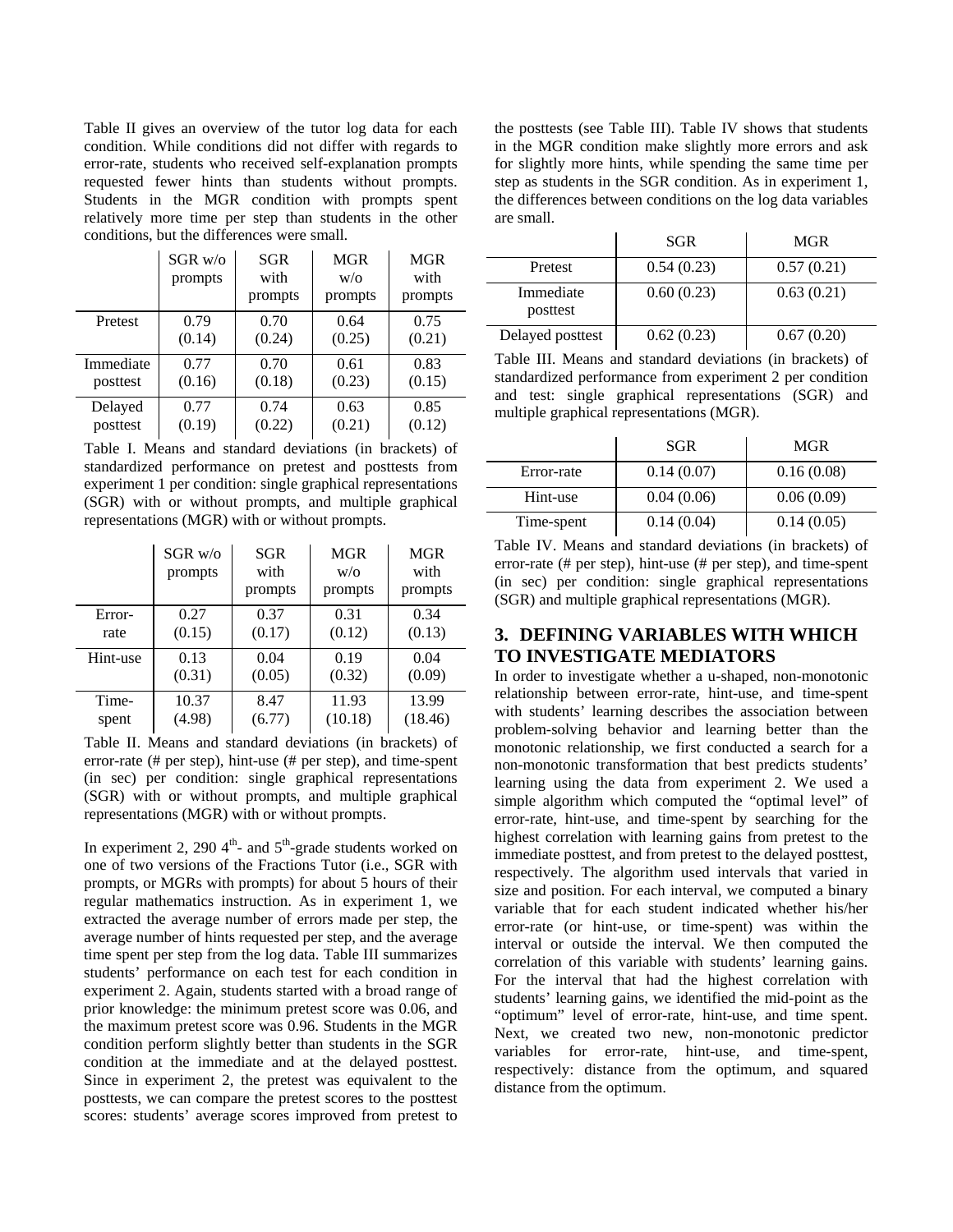To evaluate whether the non-monotonic variables more accurately predict students' learning, we conducted stepwise regression analyses separately for error-rate, hint-use, and time-spent on both the immediate and the delayed posttests. We entered pretest performance, error-rate, hintuse, or time-spent, and the interaction of pretest performance with error-rate, hint-use, or time-spent as predictors into the regression model. Table V provides a summary of the results from the stepwise regression analyses for error-rate. The regression models with errorrate show that the regression models using monotonic variable explain more variance than the non-monotonic variables. Similarly, the best models with hint-use using the monotonic variable explain more variance than the best models with the non-monotonic variables. The most successful regression models with time-spent take only pretest performance into account; neither the monotonic variable for time-spent nor the non-monotonic variables for time-spent were significant predictors.

|                                                 |              | pre                 | $pre +$              | $pre + errors$       |
|-------------------------------------------------|--------------|---------------------|----------------------|----------------------|
|                                                 |              |                     | errors               | + errors*pre         |
|                                                 | <b>IP</b>    | $\beta_1 = 81^*$ ,  | $\beta_1 = .81^*$ ,  | $\beta_1 = .46^*$ ,  |
|                                                 |              | $R^2 = .66$         | $\beta_2 = -.27^*$ , | $\beta_2 = -.48^*$ , |
|                                                 |              |                     | $R^2 = .70$          | $\beta_3 = .19^*$ ,  |
| mono-                                           |              |                     |                      | $R^2 = .71$          |
| tonic                                           | DP           | $\beta_1 = .80^*$ , | $\beta_1 = .65^*$ ,  | $\beta_1 = .54^*$ ,  |
|                                                 |              | $R^2 = .65$         | $\beta_2 = -.24^*$ , | $\beta_2 = -.38^*$ , |
|                                                 |              |                     | $R^2 = .68$          | $\beta_3 = .13(*)$ , |
|                                                 |              |                     |                      | $R^2 = .68$          |
|                                                 | $_{\rm IP}$  | $\beta_1 = .81^*$ , | $\beta_1 = .76^*$ ,  | $\beta_1 = .63^*$ ,  |
|                                                 |              | $R^2 = .66$         | $\beta_2 = -.17^*$ , | $\beta_2 = -.37^*$ , |
|                                                 |              |                     | $R^2 = .68$          | $\beta_3 = .23^*$ ,  |
| distance                                        |              |                     |                      | $R^2 = .69$          |
| from                                            | DP           | $\beta_1 = .80^*$ , | $\beta_1 = .78^*$ ,  | $\beta_1 = .71^*$ ,  |
| optimum                                         |              | $R^2 = .65$         | $\beta_2 = -.13^*$ , | $\beta_2 = -.22^*$   |
|                                                 |              |                     | $R^2 = .66$          | $\beta_3 = .11,$     |
|                                                 |              |                     |                      | $R^2 = .66$          |
|                                                 | <b>IP</b>    | $\beta_1 = .81^*$ , | $\beta_1 = .76^*$ ,  | $\beta_1 = .73^*$ ,  |
| squared-<br>distance                            |              | $R^2 = .66$         | $\beta_2 = -.16^*$ , | $\beta_2 = -.25^*$ , |
|                                                 |              |                     | $R^2 = .68$          | $\beta_3 = .09,$     |
|                                                 |              |                     |                      | $R^2 = .68$          |
|                                                 | DP           | $\beta_1 = .80^*$ , | $\beta_1 = .77*,$    | $\beta_1 = .77^*$ ,  |
|                                                 |              | $R^2 = .65$         | $\beta_2 = -$        | $\beta_2 = -.12,$    |
|                                                 |              |                     | $.13^*$ , $R^2$ =    | $\beta_3 = -.01$ ,   |
|                                                 |              |                     | .66                  | $R^2 = .66$          |
| $T_{\alpha}$ 1.1. $\lambda$ $\lambda$ $\lambda$ | $\mathbf{D}$ |                     |                      | المتحاف والمستحققة   |

<span id="page-3-1"></span><span id="page-3-0"></span>Table V. Regression with error-rate: standardized regression weights and variance explained by each regression model for performance on immediate posttest (IP) and delayed posttest (DP). The best model is displayed in bold-italics.  $\beta_1$  = pretest (pre),  $\beta_2$  = error-rate (errors), and  $\beta_3$  = errors\*pre.

In sum, the results from the stepwise regressions show, the non-monotonic variables do not predict performance on the immediate or the delayed posttest better than the monotonic variables do. For that reason, we decided to use the

original, monotonic variables of error-rate, hint-use, and time-spent for the subsequent path analytical analyses.

# **4. HYPOTHESES AND PATH ANALYSIS MODELING**

In order to investigate the mechanisms by which the intervention (multiple graphical representations) might have affected learning, we first specified, estimated and tested two path analytical structural equation models [5,20] for each of the two experiments. Structural equation models provide a unified framework within which to test mediation hypotheses, to estimate total effects, and also to separate direct from indirect effects. The models that represented our hypotheses in both experiments were decisively rejected by the data, and in such a case it is not appropriate to use the model to test mediation hypotheses or estimate effects. Our strategy was to use the Tetrad IV program<sup>[2](#page-1-0)</sup> to search for alternative models that are both theoretically plausible and consistent with the data. In this section, we describe the path analytic models that represent our hypotheses, describe the search algorithms we use to search for alternative models, and briefly summarize the results of our search.

### **4.1 Modeling Our Hypotheses**

We hypothesized that multiple representations lead to learning via the three different mechanisms discussed above: error-rate, hint-use or time-spent per step. As each of these variables might also be affected by a student's prior knowledge of fractions, our hypothesis included paths from our intervention variables to each of these mediator variables as well as paths from *pretest* to each of these variables. One of the path models we specified to represent and test our hypothesis about mediation for experiment 1 is shown in Fig.  $1<sup>3</sup>$  Fig. 2 shows one of the models we specified for experiment 2. Each node in the path models refers to a variable in the data set: *mult rep* = single vs. multiple representations, *se* = self-explanation prompts, *mr\*se* is variable representing a intervention interaction, *pre* = pretest, *time*, *errors*, *hints* = average time spent, # of errors, and # of hints requested per step, *post* = performance on the immediate posttest, *delpost* = performance on the delayed posttest. For both experiments, we hypothesize that pretest performance predicts performance on the immediate and on the delayed posttests, as well as error-rate, hint-use, and time-spent.

<sup>&</sup>lt;sup>2</sup> Tetrad, freely available at www.phil.cmu.edu/projects/tetrad, contains a causal model simulator, estimator, and over 20 model search algorithms, many of which are described and proved asymptotically reliable in [20].

In path models of this type, also called "causal graphs" [20], each arrow, or directed edge, represents a direct causal relationship relative to the other variables in the model. For example, in Fig. 1 the conditions are direct causes of the mediator variables, but only affect the post-test indirectly through these mediators.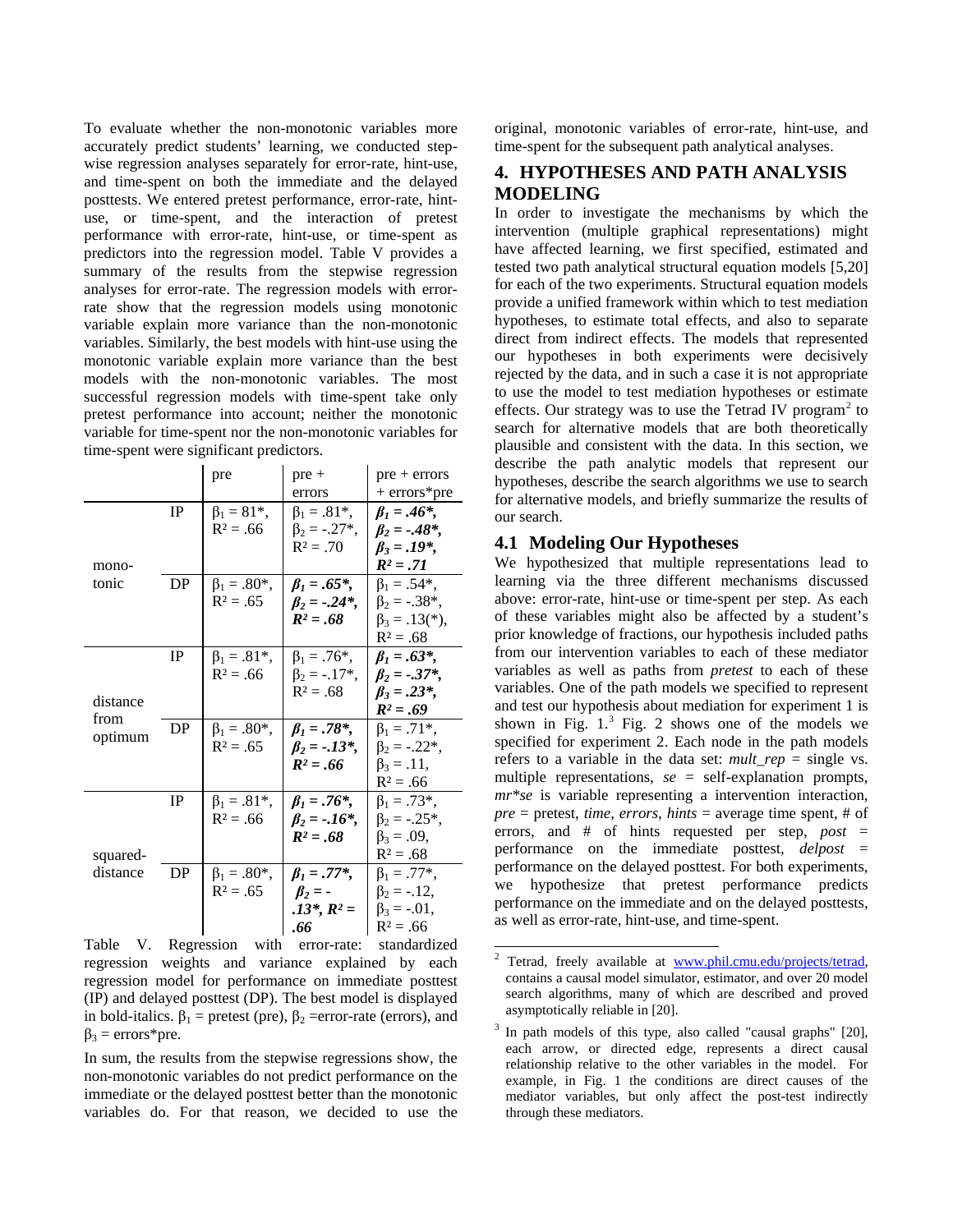

**Fig. 1**. Path model for experiment 1.

In addition, we predict that in experiment 1, multiple representations (*mult\_rep*), self-explanation prompts (*se*), and the interaction between multiple representations and self-explanation prompts (*mr\*se*) predict error-rate, hintuse, and time-spent. In other words, we predict that the effects of the intervention variables are entirely mediated through students' learning behaviors. Similarly, for experiment 2, we predict that the effect of multiple representations (*mult\_rep*) predicts error-rate, hint-use, and time-spent, which corresponds to a full mediation of the intervention through learning behaviors. Hence, the path model for experiment 2 corresponds to the one shown in Fig. 1, except that self-explanation prompts (*se*), and the interaction between multiple representations and selfexplanation prompts (*mr\*se*) were not present in experiment 2.

<span id="page-4-0"></span>Using normal theory maximum likelihood to estimate the parameters of these models, we find that in each case the deviation between the estimated and the observed covariance matrix is too large to be explained by chance (for the model for experiment 1 in Fig. 1:  $\chi^2 = 53.8$ , df = 16,  $p < .0001,4$  $p < .0001,4$  and for the model for experiment in Fig. 2:  $\chi^2 =$  59.41,  $df = 6$ ,  $p < .0001$ ), thus the models do not fit the data and the parameter estimates cannot be trusted.<sup>[5](#page-4-0)</sup>

#### **4.2 Model Search**

To search for alternatives, we used the GES algorithm in Tetrad IV along with background knowledge constraining the space of models searched [7] to those that are theoretically tenable and compatible with our experimental design. In particular, we assumed that our intervention variables are exogenous, that in experiment 1 our intervention variables are causally independent but direct causes of the interaction variable, that the pretest is exogenous and causally independent of intervention, that the mediators are prior to the immediate posttest and to the delayed posttest, and that the immediate posttest is prior to the delayed posttest. Even under these constraints, there are at least  $2^{32}$  (over 4 billion) distinct path models of experiment 1 that are consistent with our background knowledge, and  $2^{25}$  (over 33 million) distinct path models of experiment 2.

The qualitative causal structure of each of these linear structural equation models can be represented by a Directed Acyclic Graph (DAG). If two DAGs entail the same set of constraints on the observed covariance matrix,<sup>[6](#page-4-0)</sup> then we say that they are empirically indistinguishable. If the constraints considered are independence and conditional independence, which exhaust the constraints entailed by DAGs among multivariate normal varieties, then the equivalence class is called a *pattern* [14,20]. Instead of searching in DAG space, the GES algorithm achieves significant efficiency by searching in pattern space. The algorithm is asymptotically reliable,<sup>[7](#page-4-0)</sup> and outputs the *pattern* with the best Bayesian Information Criterion (BIC) score.<sup>[8](#page-4-0)</sup> The pattern identifies features of the causal structure that are distinguishable from the data and background knowledge, as well as those that are not. The algorithm's limits are primarily in its background assumptions involving the non-existence of unmeasured common causes and the parametric assumption that the causal dependencies can be modeled with linear functions.

<sup>8</sup> All the DAGs represented by a pattern will have the same BIC score, so a pattern's BIC score is computed by taking an arbitrary DAG in its class and computing its BIC score.

<span id="page-4-1"></span>The usual logic of hypothesis testing is inverted in path analysis. The p-value reflects the probability of seeing as much or more deviation between the covariance matrix implied by the estimated model and the observed covariance matrix, conditional on the null hypothesis that the model that we estimated was the true model. Thus, a low p-value means the *model* can be rejected, and a high p-value means it cannot. The conventional threshold is .05, but like other alpha values, this is somewhat arbitrary. The p-value should be higher at low sample sizes and lowered as the sample size increases, but the rate is a function of several factors, and generally unknown.

 <sup>5</sup> We also tested variations of these models in which we added direct paths from the condition variables to the post-test and delayed post-test. These variants are also clearly rejected by our data.

<sup>6</sup> An example of a testable constraint is a vanishing partial correlation, e.g.,  $\rho_{XY,Z} = 0$ .

<sup>7</sup> Provided the generating model satisfies the parametric assumptions of the algorithm, the probability that the output equivalence class contains the generating model converges to 1 in the limit as the data grows without bound. In simulation studies, the algorithm is quite accurate on small to moderate samples.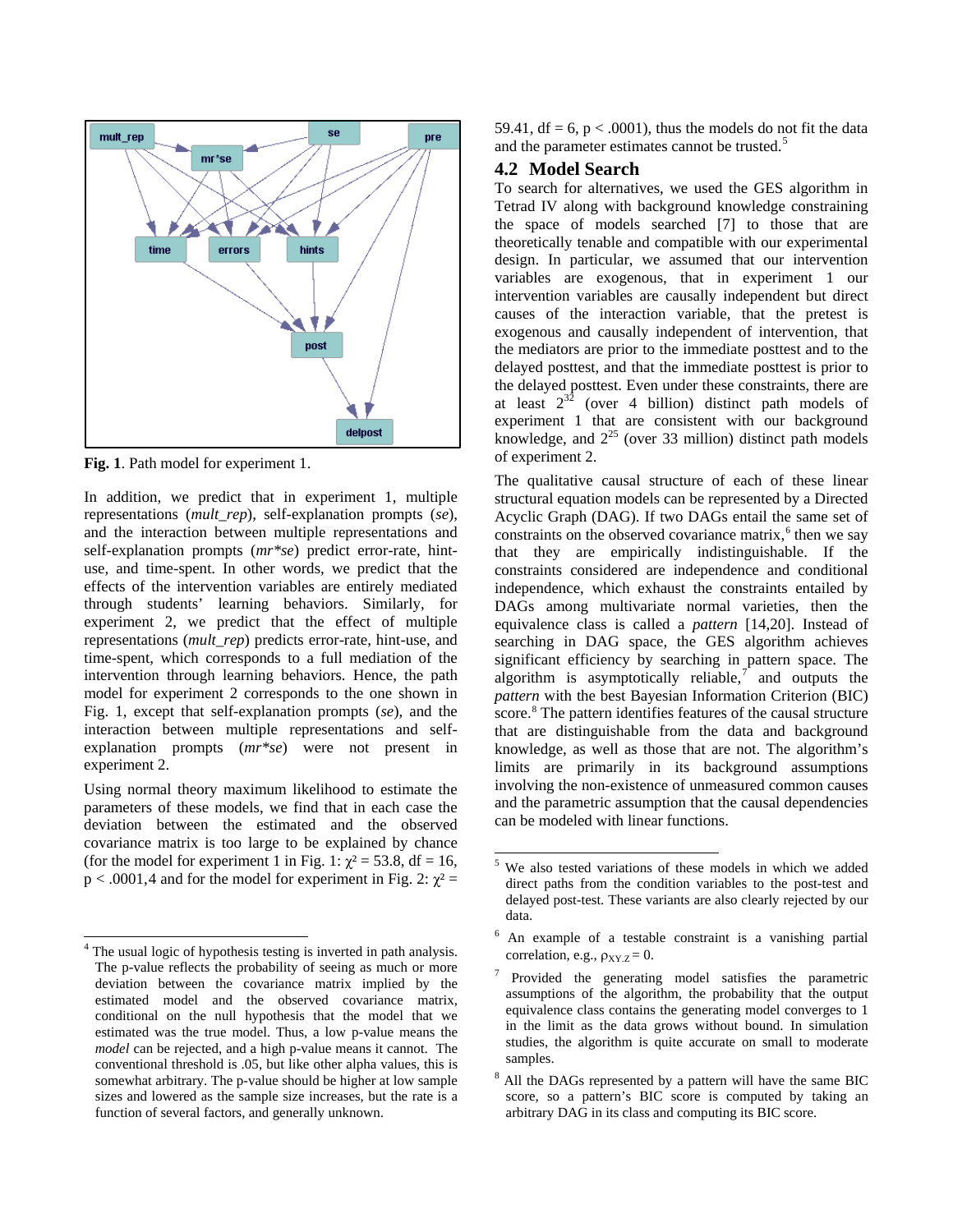

**Fig. 2**. The model found by GES on data from experiment 1, with parameter estimates included. This model fits the data well:  $\chi^2 = 22.11$ , df = 19, p = .29.



**Fig. 3**. The model found by GES on data from experiment 2, with parameter estimates included. This model also fits the data well:  $\chi^2 = 6.89$ , df = 10, p = .74.

<span id="page-5-0"></span>Fig. 2 shows a model found by GES on the data from experiment 1, with path coefficient estimates included. The model fits the data well ( $\chi^2 = 22.1$ , df = 19, *p* = .28), and contains a number of interesting properties. For one thing, students with higher pretest scores spend much less time per problem, but none of our intervention variables had any influence on time, and the apparent effect of time spent per step during the learning phase is minimal. Multiple representations had a positive effect on learning, but only when self-explanation prompts were also part of the learning environment.<sup>[9](#page-4-1)</sup> Further, there is no evidence that the positive effect of multiple representations is mediated by either error-rate, hint-use, or time-spent. When *not* combined with multiple representations, self-explanation prompts appear to slightly increase error-rate and thus inhibit learning, but slightly decrease hint-use, which, because they appear to inhibit learning, have an overall positive effect on learning.

Fig. 3 shows a model found by GES for experiment 2 that fits the data very well ( $\chi^2 = 6.89$ , df = 10,  $p = .74$ ). This model indicates that although multiple representations (*mr*) have a positive direct effect on both the immediate posttest and the delayed posttest, they also have a negative indirect effect on both outcomes through error-rate. Learning with multiple representations seems to cause students to make slightly more errors during learning, possibly because the greater variability in tutor problems leads to higher cognitive processing demands. The higher error-rate during the learning phase seems to have a negative influence on test performance. Note that there are two paths from multiple representations to the posttests in the model in Fig. 3, and that the positive direct effect (a bit over  $3\frac{1}{2}$ percentage points on both) is larger than the indirect negative effect through errors in both cases (2 percentage points on the immediate posttest and about ½ a percentage point on the delayed posttest).

As in experiment 1, hint-use and time-spent do not discernibly mediate the influence of multiple representations on learning. However, students appear to ask for more hints in response to making more errors, and they spend more time on a problem when they have asked for hints.

#### **5. DISCUSSION**

We used data mining in two ways: first to search for mediator variables that are monotonically related to learning outcomes and thus amenable to analysis with standard tools like linear regression and path analysis, and second, to search for causal models of learning that allowed us to investigate mediation relationships and to estimate the total and indirect effects of multiple representations on learning.

Contrary to our expectations, we found that raw measures of error-rate, hint-use, and time-spent were as predictive of learning as any of the non-monotonic variants we searched over. One might suspect that our variable search failed to

 <sup>9</sup> The paths from the interaction variable mr\*se track the effect of both treatments compared to either one alone or neither. The paths from the individual treatments track the effect of each treatment when the other is absent.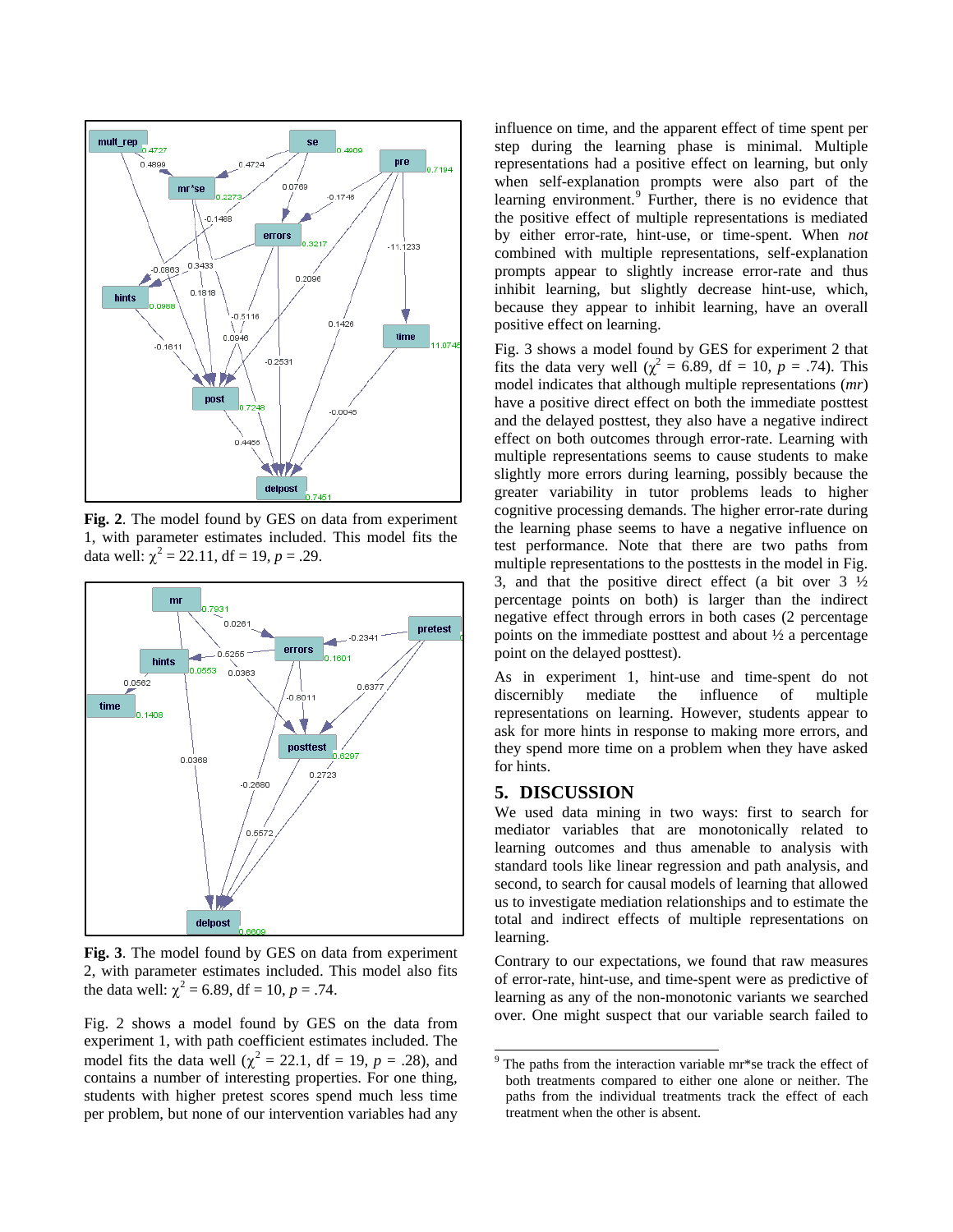improve on the apparent monotonicity of the raw measures because our sample did not include high prior knowledge students. However, students' pretest scores covered a broad range from very low to very high (see Tables I and III). Although surprising, our findings can be taken as encouraging for the community of educational data mining and for the community of researchers who study ITSs. Analyzing raw measures of error-rate, hint-use, time-spent and learning is much easier than analyzing non-monotonic variants. Furthermore, most research that uses log data obtained from ITSs assumes monotonicity. Our findings do nothing to undermine this practice.

Our findings from path analysis modeling demonstrate the importance of model search. None of our initial hypotheses fit the data, but there are millions of plausible alternatives, only a small handful of which could be practically investigated by hand. Further, estimating path parameters with a model that does not fit the data is scientifically unreliable. Parameter estimates, and the statistical inferences we make about them with standard errors etc., are all conditional on the model specified being true everywhere except the particular parameter under test.

Even if our initial hypotheses had fit the data well, however, it would have been important to know whether there were alternatives that explained the same data. The GES algorithm implemented in Tetrad IV enabled us to find plausible models that fit the data well. The models we found in Fig. 2 and Fig. 3 allow us to estimate and test path parameters free from the worry that the model within which the parameters are estimated is almost surely mis-specified, as is the case for the model in Fig. 1.

Several caveats need to be emphasized, however, lest we give the false impression that we think we have "proved" the causal relationships that appear in the path diagrams shown in Fig. 1 and Fig. 2. First, the GES algorithm assumes that there are no unmeasured confounders (hidden common causes), an assumption that is almost certainly false in this and in almost any social scientific case, but one that is routinely employed in most observational studies.<sup>[10](#page-5-0)</sup> In future work we will apply algorithms (e.g., FCI) that do not make this assumption, and see whether our conclusions are robust against this assumption. Second, although we did include intervention interaction in our model search for experiment 1, and did test for interactions between pretest and mediators in experiment 2, by no means were our tests exhaustive, and by no means can we rely on the assumption that the true relations between the variables we modeled are linear, as the search algorithms assume. Nevertheless, many of the bivariate relationships in the data we modeled appear approximately linear, so the assumption is by no means

<sup>10</sup> Although our data are from a study in which we intervened on intervention, we did not directly intervene on our mediator or outcome variables. Thus these parts of our model are subject to the same assumptions as a non-experimental study.

unreasonable. Third, we have a sample of 290 students, and although that is sizable compared to many ITS studies, model search reliability goes up with sample size but down with model complexity and number of variables, and is overall impossible to put confidence bounds over on finite samples [19].

Nevertheless, our searches for causal models suggest that there are indeed path models that are consistent with our background theory and with the data, and which indicate that multiple representations enhance learning, but not through any detectible mechanism involving error-rate, hint-use, or time-spent. In experiment 1, multiple representations have a positive influence on learning, but have no detectible effect on any of the mediators we measured. In experiment 2, in which interactive graphical representations were part of the intervention, it appears that there is a mediated influence on learning through error-rate, but it is a negative influence. Research from a variety of domains shows that some interventions that decrease performance during the learning phase by increasing the variability of learning tasks result in better long-term retention and transfer performance [9,16]. In other words, interventions that are beneficial in the long run often come at some cost, for instance in the form of lower performance during the learning phase. Our results show that "costs" which become apparent during the learning phase are indeed associated with lower performance also on the posttests. However, we have not yet identified the mediators of the benefits of learning with multiple representations. Given the results from the two experiments described in the present paper, it is unlikely that the advantage of multiple representations is mediated through error-rate, hint-use, or time-spent. Taken together, the results from our two experiments suggest that researchers need to look elsewhere for the cognitive mechanisms by which multiple representations improve students' learning.

The finding that error-rate partially mediates the effect of multiple representations in experiment 2 (but not in experiment 1) is an interesting one as well. One difference between experiment 1 and experiment 2 was that the graphical representations in experiment 1 were not interactive tools, but static pictures that updated when students entered the correct answer into a text field. By contrast, the graphical representations in experiment 2 were interactive: students could drag-and-drop sections from one representation into another and use buttons to partition the representation into fewer or more sections. It is conceivable that interactive representations provide a more direct learning experience for students, which will have a different effect on problem-solving behavior (as, for example, on error-rate) than relatively static representations [18]. There is currently very little research that systematically investigates the impact of interactive versus static representations on students' problem-solving behaviors and consequent learning outcomes. Our findings